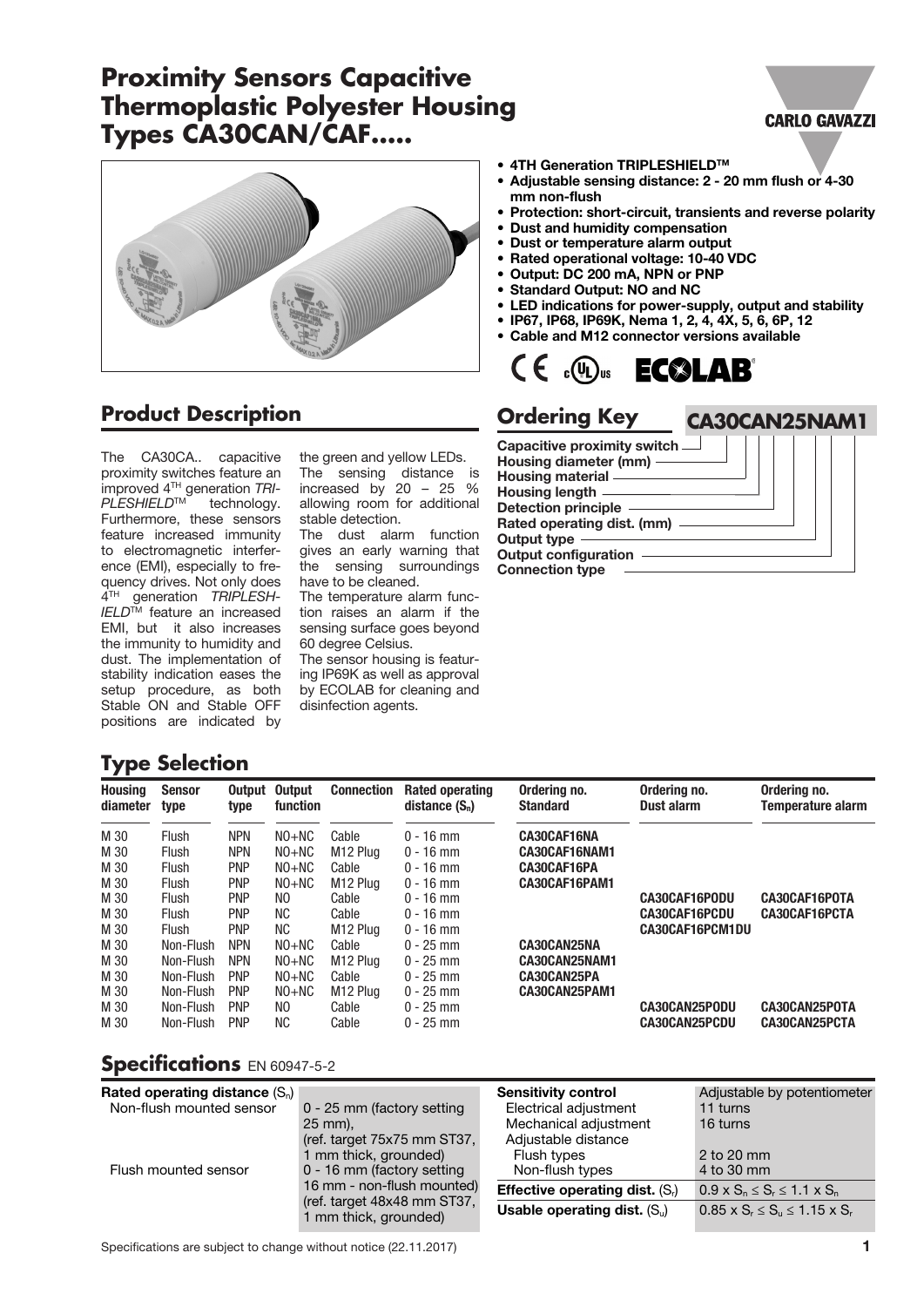#### **CARLO GAVAZZI**

## **Specifications (cont.)** EN 60947-5-2

| <b>Repeat accuracy (R)</b>                                     | $\leq 5\%$                                           |
|----------------------------------------------------------------|------------------------------------------------------|
| Hysteresis (H)                                                 | $3 - 20%$                                            |
| Rated operational volt. $(U_B)$                                | 10 to 40 VDC (ripple incl.)                          |
| <b>Ripple</b>                                                  | ≤ 10%                                                |
| <b>Output function</b>                                         | NPN or PNP                                           |
| <b>Output switching function</b>                               | N.O. and N.C.                                        |
| Rated operational current (Ie)                                 | $\leq$ 200 mA (continuous)                           |
| <b>Capacitive load</b>                                         | 100 nF                                               |
| No-load supply current (I <sub>o</sub> )                       | ≤ 12 mA                                              |
| Voltage drop (Ud)                                              | ≤ 2.0 VDC @ 200 mA DC                                |
| Minimum operational                                            |                                                      |
| current $(\mathsf{I}_{m})$                                     | ≥ 0.5 mA                                             |
| OFF state current $(I_r)$                                      | $\leq 100 \mu A$                                     |
| <b>Protection</b>                                              | Short-circuit, reverse<br>polarity, transients       |
| <b>Frequency of operating</b>                                  |                                                      |
| cycles (f)                                                     | 50 Hz                                                |
| Response time OFF-ON (ton)                                     | ≤ 10 ms                                              |
| Response time ON-OFF (toff)                                    | ≤ 10 ms                                              |
| Power ON delay $(t_v)$                                         | ≤ 200 ms                                             |
| Indication<br>Target detected<br>Power and detection stability | LED, yellow<br>LED, green                            |
| <b>Environment</b>                                             |                                                      |
| Installation category                                          | III (IEC 60664, 60664A;<br>60947-1)                  |
| Degree of pollution                                            | 3 (IEC 60664, 60664A;<br>$60947 - 1)$                |
| Degree of protection                                           | IP 67, IP 68/60 min., IP69K*<br>(IEC 60529; 60943-1) |
| NEMA type                                                      | 1, 2, 4, 4X, 5, 6, 6P, 12                            |
| Operating temperature                                          | -30 to +85°C (-22 to +185°F)                         |
| Max. temperature on sensing face<br>Storage temperature        | 120°C (248°F)<br>-40 to +85°C (-40 to +185°F)        |
| <b>Rated insulation voltage</b>                                | 1 kVAC (rms)                                         |
|                                                                | IEC protection class III <\\!)                       |
| <b>Tightening torque</b>                                       | $\leq 7.5$ Nm                                        |
| <b>Connection</b>                                              |                                                      |
| Cable                                                          | PVC.<br>Ø5.2 x 2 m, 4 x 0.34 mm <sup>2</sup>         |
|                                                                | Oil proof, grey                                      |
| Plug (M1)                                                      | M12 x 1 - 4 pin                                      |

| Temperature alarm output<br>Response time examples   | $60^{\circ}$ C $\pm$ 5°C                                                                                       |
|------------------------------------------------------|----------------------------------------------------------------------------------------------------------------|
| $T_A = 25^{\circ}C$                                  | 16 sec $\mathcal{D}$ T <sub>EXC</sub> = 800 °C<br>390 sec $\textcircled{a}$ T <sub>EXC</sub> = 80 $^{\circ}$ C |
| TRIPLESHIELD™                                        |                                                                                                                |
| <b>Exceeding the norms for</b><br>capacitive sensors |                                                                                                                |
| Electrostatic discharge                              |                                                                                                                |
| (EN61000-4-2)                                        |                                                                                                                |
| Contact discharge                                    | > 40 kV                                                                                                        |
| Air discharge                                        | > 40 kV                                                                                                        |
| Electrical fast transients/burst<br>(EN 61000-4-4)   | ±4kV                                                                                                           |
| Surge                                                |                                                                                                                |
| (EN 61000-4-5)<br>Power-supply                       | $>$ 2kV (with 500 $\Omega$ )                                                                                   |
| Sensor output                                        | $> 2$ kV (with 500 $\Omega$ )                                                                                  |
| Wire conducted disturbances                          |                                                                                                                |
| (EN 61000-4-6)                                       | > 20 Vrms                                                                                                      |
| Power-frequency magnetic                             |                                                                                                                |
| fields (EN 61000-4-8)                                |                                                                                                                |
| Continuous<br>Short-time                             | > 60 A/m, 75.9 µ tesla<br>> 600 A/m, 759 µ tesla                                                               |
| Radiated RF electromagnetic                          |                                                                                                                |
| fields (EN 61000-4-3)                                | > 20 V/m                                                                                                       |
| Shock (IEC 60068-2-32)                               | 30 G / 11ms, 3 pos, 3 neg                                                                                      |
|                                                      | per axis                                                                                                       |
| Rough handling shocks                                |                                                                                                                |
| (IEC 60068-2-31)                                     | twice from 1 m<br>100 times from 0.5 m                                                                         |
|                                                      | 10 to 150 Hz, 1 mm / 15 G                                                                                      |
| Vibration (IEC 60068-2-6)                            |                                                                                                                |
| <b>Housing material</b><br>Body                      | PBT, grey,                                                                                                     |
|                                                      | 30% glass reinforced                                                                                           |
| Cable gland                                          | PA12, black                                                                                                    |
| Fingernuts                                           | PA12, black                                                                                                    |
| Trimmershaft                                         | Nylon                                                                                                          |
| Weight<br>Cable version                              | 190 g                                                                                                          |
| Plug version                                         | 106 <sub>g</sub>                                                                                               |
| Approvals                                            | cULus (UL508), ECOLAB                                                                                          |
| <b>CE-marking</b>                                    | Yes                                                                                                            |
| <b>MTTF</b> <sub>d</sub>                             | 829 years @ 40°C (+104°F)                                                                                      |

\* The IP69K test according to DIN 40050-9 for high-pressure, high-temperature wash-down applications. The sensor must not only be dust tight (IP6X), but also able to withstand high-pressure and steam cleaning. The sensor is exposed to high-pressure water from a spray nozzle that is fed with 80°C water at 8'000– 10'000 KPa (80–100bar) and a flow rate of 14–6L/min. The nozzle is held 100 –150 mm from the sensor at angles of 0°, 30°, 60° and 90° for 30s each. The test device sits on a turntable that rotates with a speed of 5 times per minute. The sensor must not suffer any damaging effects from the high pressure water in appearance and function.

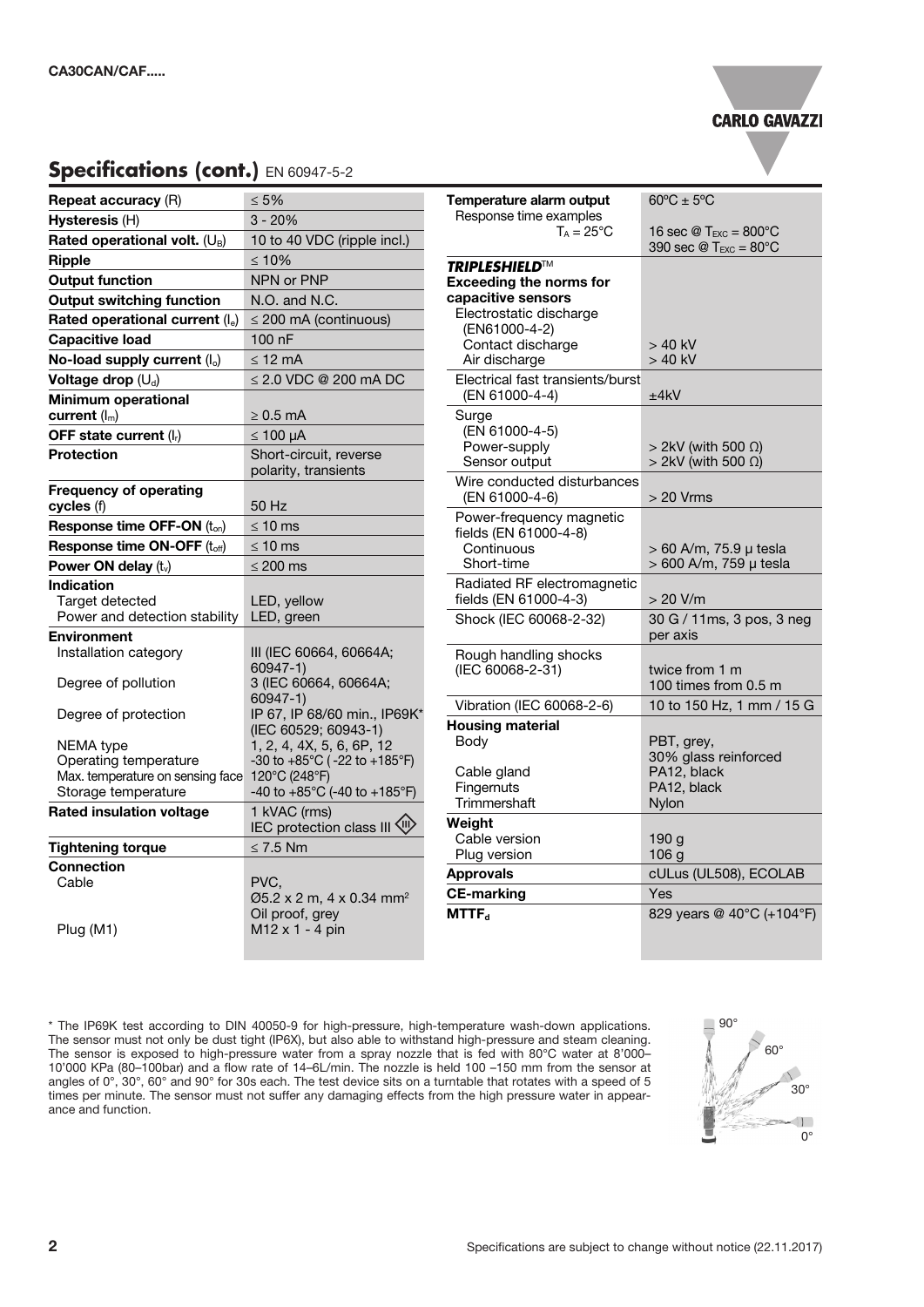

## **Adjustment Guide**

The environments in which capacitive sensors are installed can often be unstable as regards temperature, humidity, object distance and industrial (noise) interference. This is why Carlo Gavazzi offers, as a standard feature in all TRIPLESH-IELD™ capacitive sensors, a user-friendly sensitivity adjustment instead of a fixed sensing range. Likewise, these sensors provide an extended sensing range to accommodate mechanically

demanding areas and temperature stability to ensure high immunity to electromagnetic interference (EMI) and a minimum need for adjusting sensitivity if the temperature varies.

Note:

The sensors are factory set (default) to nominal sensing range Sn.

## **Wiring Diagram**



## **Detection Diagram**

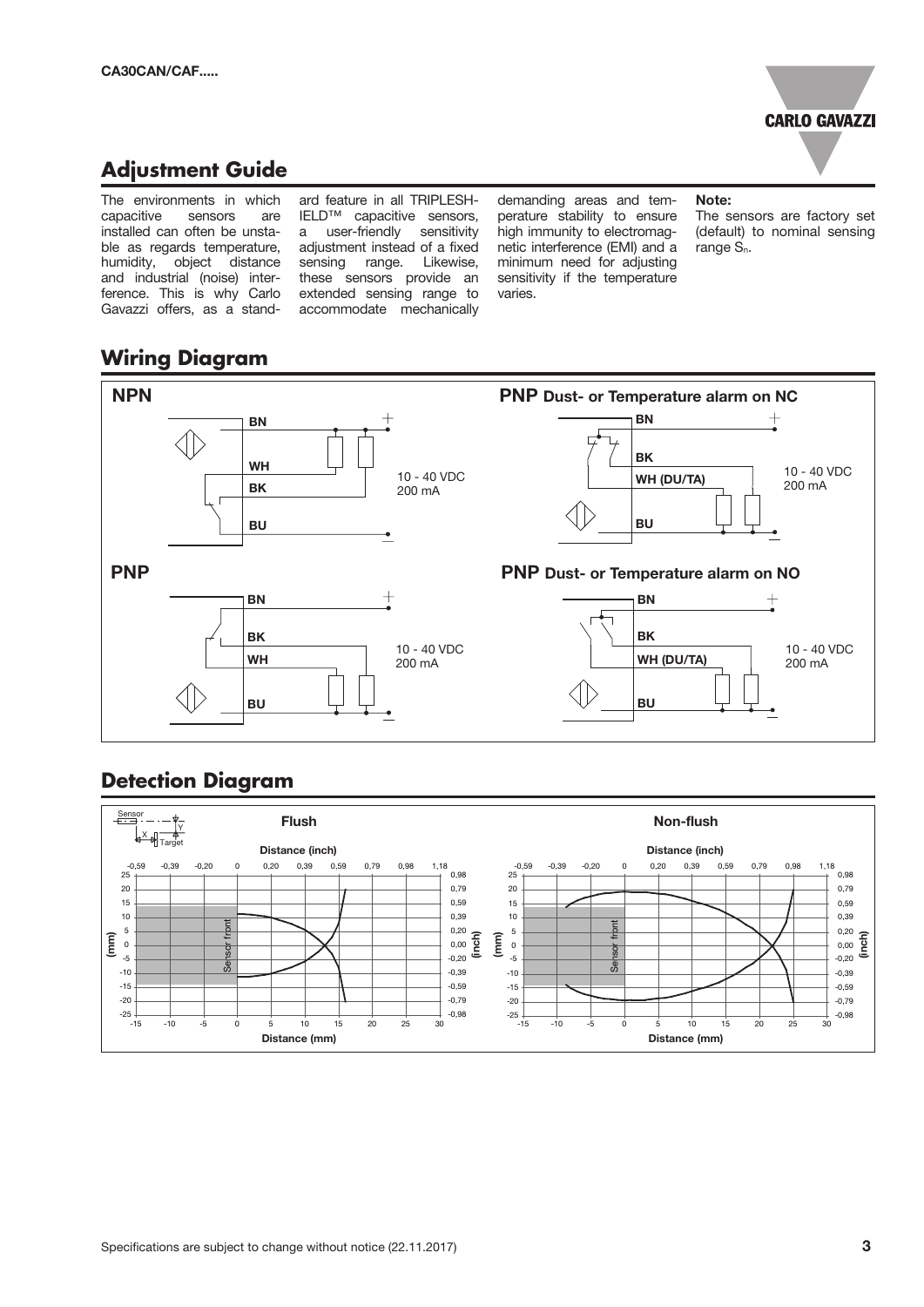

## **Detection Stability Indication**



## **Dimensions**